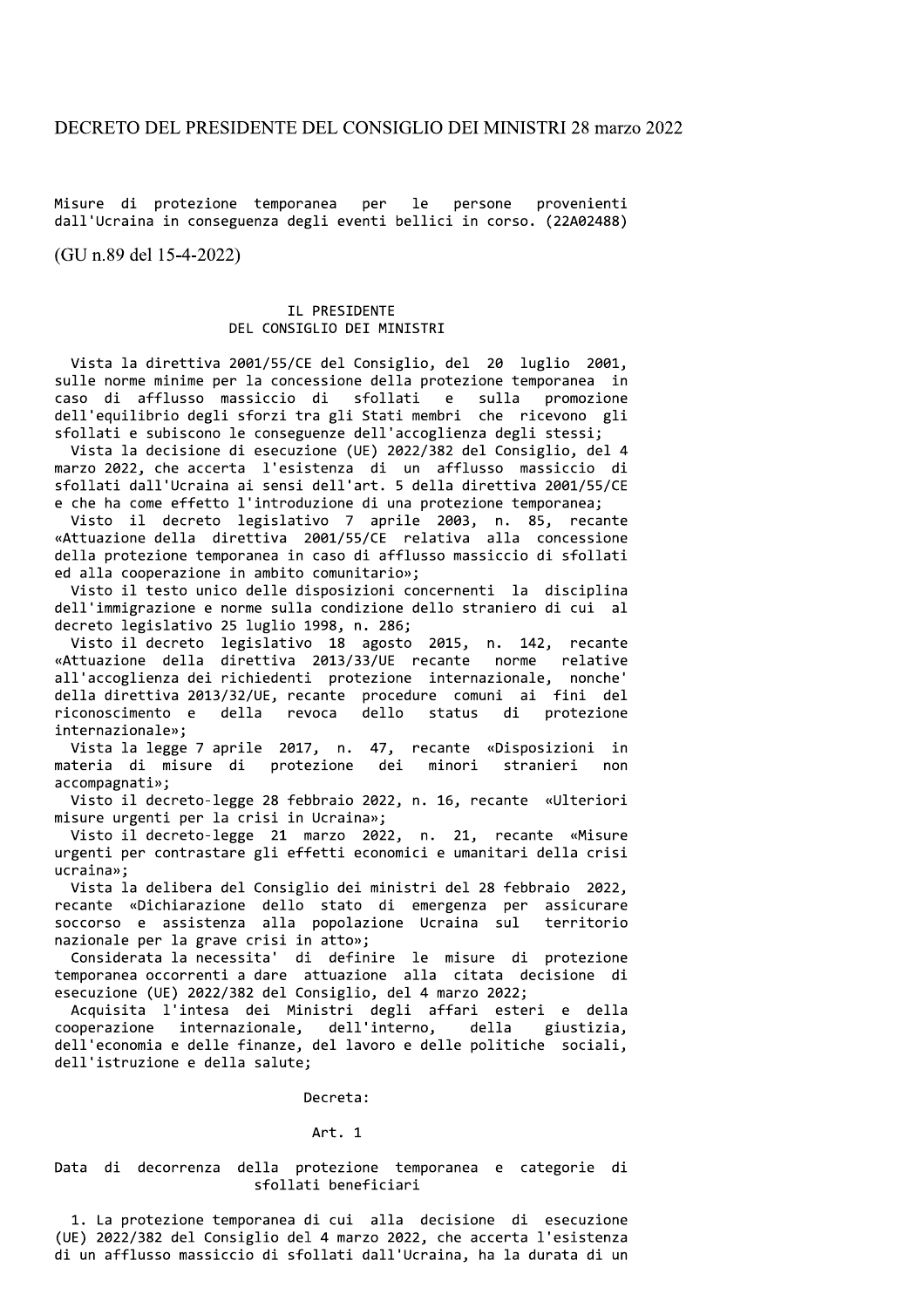anno a decorrere dal 4 marzo 2022.

2. La protezione temporanea di cui al comma 1 si applica in favore delle persone che sono sfollate dall'Ucraina a partire dal 24 febbraio 2022 incluso, a seguito dell'invasione militare delle forze armate russe che ha avuto inizio in tale data, appartenenti alle seguenti categorie:

a) cittadini ucraini residenti in Ucraina prima del 24 febbraio 2022;

b) apolidi e cittadini di paesi terzi diversi dall'Ucraina che beneficiavano di protezione internazionale o di protezione nazionale equivalente in Ucraina prima del 24 febbraio 2022;

c) familiari delle persone di cui alle lettere a) e b).

3. La protezione temporanea di cui al presente articolo si applica anche agli apolidi e cittadini di paesi terzi diversi dall'Ucraina che possono dimostrare che soggiornavano in Ucraina prima del 24 febbraio 2022 sulla base di un permesso di soggiorno permanente valido rilasciato conformemente al diritto ucraino e che non possono ritornare in condizioni sicure e stabili nel proprio paese o regione di origine.

4. Ai fini del comma 2, lettera c), si considerano familiari, purche' soggiornanti in Ucraina prima del 24 febbraio 2022 sulla base di un permesso di soggiorno valido rilasciato conformemente al diritto ucraino e in possesso di documentazione attestante il vincolo familiare, preventivamente validata, ove possibile, dalla competente rappresentanza consolare straniera, anche in deroga all'art. 33 del decreto del Presidente della Repubblica 28 dicembre 2000, n. 445:

a) il coniuge di una persona di cui al comma 2, lettere a) e b), o il partner non legato da vincoli di matrimonio che abbia una relazione stabile con l'interessato;

b) i figli o le figlie minorenni non sposati di una persona di cui al comma 2, lettere a) e b), o del coniuge, indipendentemente dal fatto che siano legittimi, naturali o adottati;

c) i parenti corrispondenti alle categorie di cui alle lettere c) e d) dell'art. 29, comma 1, del decreto legislativo 25 luglio 1998, n. 286, recante il testo unico delle disposizioni concernenti la disciplina dell'immigrazione e norme sulla condizione dello straniero, di seguito «TUI», conviventi e appartenenti allo stesso nucleo familiare nel periodo in cui si sono verificate le circostanze connesse all'afflusso massiccio di persone sfollate e che erano totalmente o parzialmente, in tale periodo, dipendenti da una persona di cui al comma 2, lettere a) e b).

5. I ricongiungimenti dei familiari di cui al comma 2, lettera c), sono disposti solo nei confronti di coloro che risultano soggiornanti fuori del territorio degli Stati membri dell'Unione europea.

### Art. 2

## Permesso di soggiorno per protezione temporanea

1. Il Questore del luogo in cui la persona e' domiciliata rilascia agli sfollati appartenenti alle categorie di cui all'art. 1, commi 2 e 3, un permesso di soggiorno per protezione temporanea di durata annuale. Qualora la protezione temporanea non cessi per effetto di una decisione adottata dal Consiglio dell'Unione europea ai sensi dell'art. 6, paragrafo 1, lettera b), della direttiva 2001/55/CE, il permesso di soggiorno puo' essere prorogato automaticamente di sei mesi in sei mesi per un periodo massimo di un anno. Il permesso di soggiorno di cui al presente comma perde efficacia ed e' revocato, anche prima della sua scadenza, in conseguenza dell'adozione da parte del Consiglio dell'Unione europea della predetta decisione di cessazione della protezione temporanea.

2. Il permesso di soggiorno di cui al comma 1, fermo restando quanto previsto dall'ordinanza di protezione civile n. 872 del 4 marzo 2022, consente al titolare l'accesso all'assistenza erogata in Italia dal Servizio sanitario nazionale, al mercato del lavoro e allo studio, nonche' alle altre misure di cui all'art. 5, ferme restando le disposizioni di maggior favore per il diritto allo studio, applicabili in ragione dell'art. 38 del TUI, dell'art. 21 del decreto legislativo 18 agosto 2015, n. 142, nonche' dell'art. 14 della legge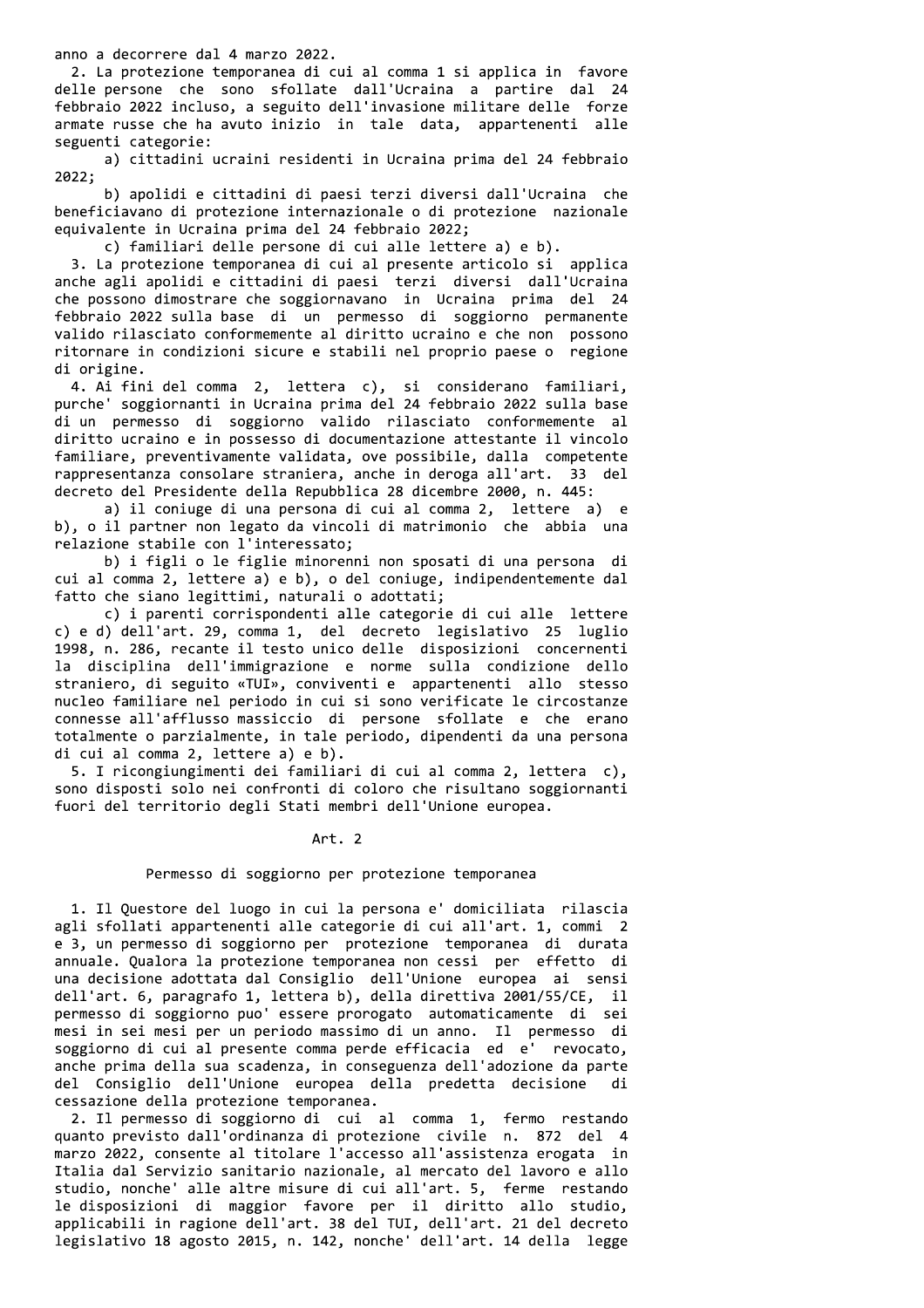7 aprile 2017, n. 47.

3. La richiesta del permesso di soggiorno di cui al comma 1 e' presentata direttamente in questura. Il permesso e' rilasciato in formato elettronico a titolo gratuito.

4. Nei casi di comprovata necessita', al richiedente e' rilasciato, a titolo gratuito, il titolo di viaggio, di cui all'art. 4, comma 1, del TUI.

#### Art. 3

### Protezione temporanea e protezione internazionale

1. Il titolare di permesso di soggiorno per protezione temporanea puo' presentare, in qualsiasi momento, domanda di protezione internazionale ai sensi del decreto legislativo 28 gennaio 2008 n. 25.

protezione L'esame e la decisione della domanda di  $2.$ internazionale ai sensi del decreto legislativo 28 gennaio 2008, n. 25, presentata dal titolare del permesso di soggiorno di cui all'art. 2, sono differiti alla cessazione della protezione temporanea, ai sensi dell'art. 7, comma 1, del decreto legislativo 7 aprile 2003, n. 85.

3. La domanda di protezione internazionale presentata in Italia da persona appartenente alle categorie di sfollati di cui all'art. 1, commi 2 e 3, non preclude la possibilita' di presentare la domanda di protezione temporanea di cui all'art. 2. In caso di rilascio del permesso di soggiorno per protezione temporanea, il Questore ne da' per immediata comunicazione alla Commissione territoriale  $\ddot{\mathbf{i}}$ riconoscimento della protezione internazionale ai fini de l differimento di cui al comma 2. Le disposizioni di cui al presente comma si applicano, in quanto compatibili, alle ipotesi previste dall'art. 19, commi 1 e 1.1, del TUI.

4. Il riconoscimento della protezione internazionale preclude l'accesso al beneficio della protezione temporanea.

Art. 4

Disciplina dei casi di esclusione della protezione temporanea

1. La protezione temporanea e' esclusa, oltre che ai sensi dell'art. 5, commi 1 e 2, del decreto legislativo n. 85 del 2003, anche quando sussistano motivi ragionevoli per considerare -il richiedente un pericolo per la sicurezza dello Stato, ai sensi dell'art. 13, comma 1, del TUI.

2. L'esclusione della protezione temporanea non preclude la<br>possibilita' della presentazione di una domanda di protezione internazionale ai sensi del decreto legislativo n. 25 del 2008.

3. Nei casi di esclusione della protezione temporanea di cui al comma 1, il provvedimento di allontanamento dal territorio nazionale di cui all'art. 5, comma 4, del decreto legislativo n. 85 del 2003, non e' adottato quando e' stata presentata domanda di protezione internazionale ovvero nelle ipotesi previste dall'art. 19, commi 1 e 1.1, primo e secondo periodo, del TUI.

#### Art. 5

## Misure assistenziali

1. L'accoglienza dei soggetti di cui all'art. 1, commi 2 e 3, e' assicurata, nelle strutture di cui agli articoli 9 e 11 del decreto legislativo 18 agosto 2015, n. 142, nonche' in quelle di cui all'art. 1-sexies del decreto-legge 30 dicembre 1989, n. 416, convertito, con modificazioni, dalla legge 28 febbraio 1990, n. 39, nei limiti delle pertinenti risorse finanziarie disponibili a legislazione vigente, come incrementate dall'art. 31, comma 3, del decreto-legge 21 marzo 2022, n. 21.

2. Alla disciplina delle misure assistenziali di cui all'art. 4, comma 1, lettera g), del decreto legislativo n. 85 del 2003 si provvede mediante le ordinanze adottate dal Capo del Dipartimento della protezione civile, ai sensi dell'art.  $25$ del. decreto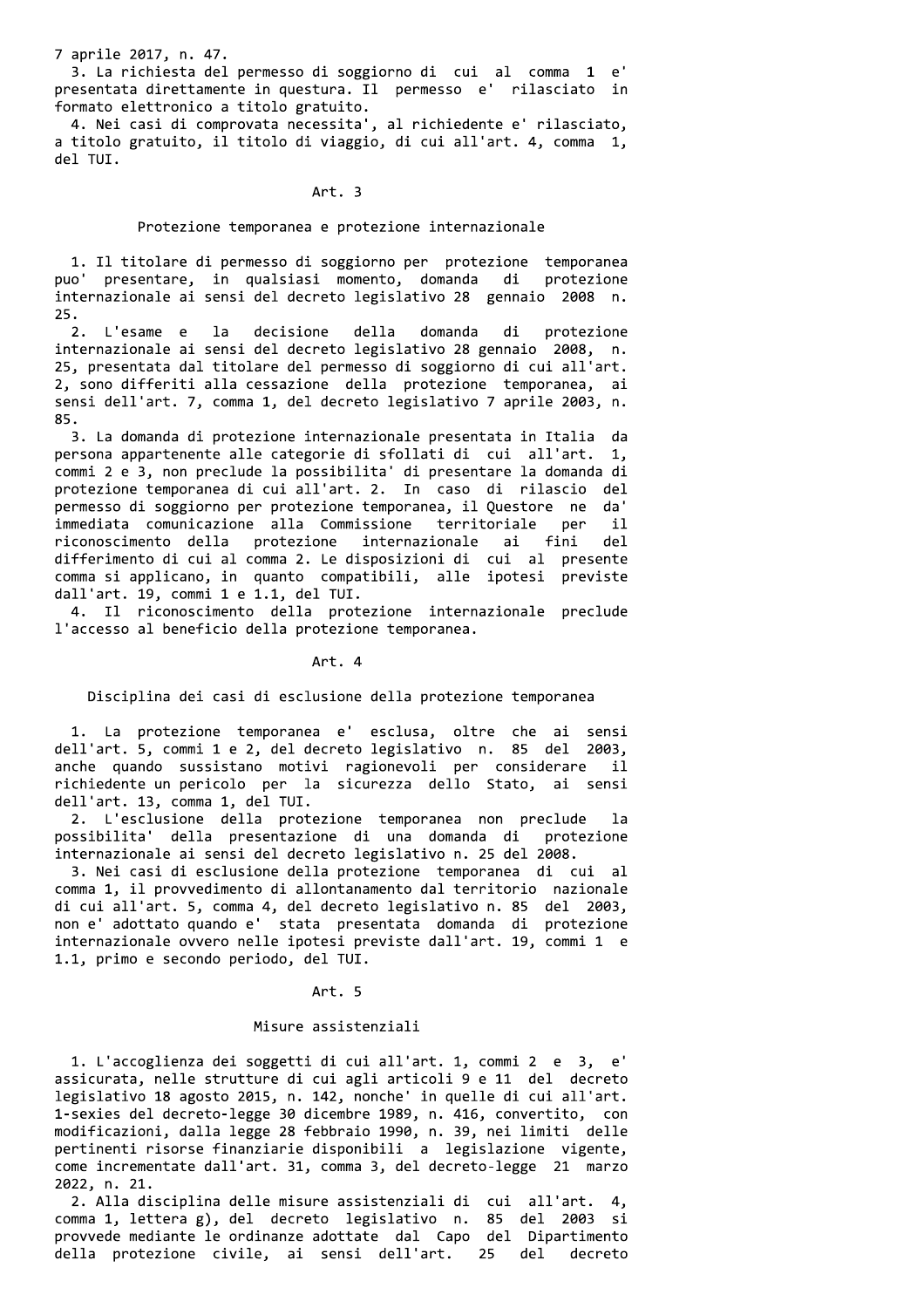legislativo 2 gennaio 2018, n. 1, in attuazione dello stato di emergenza deliberato dal Consiglio dei ministri il 28 febbraio 2022 e nell'ambito dei relativi stanziamenti finanziari, come disposti dall'art. 31, comma 4, del decreto-legge 21 marzo 2022, n. 21. Le predette ordinanze assicurano il coordinamento tra le misure assistenziali e il sistema di accoglienza di cui al comma 1, nonche' con le misure disposte in applicazione delle pertinenti normative di settore, con particolare riguardo alle disposizioni in materia di minori non accompagnati di cui alla legge 7 aprile 2017, n. 47, in particolare art. 10, e agli articoli 18, 19 e 19-bis del decreto legislativo 18 agosto 2015, n. 142.

3. Alle categorie di sfollati di cui all'art. 1, commi 2 e 3, dalla presentazione della richiesta di permesso di soggiorno per protezione temporanea ai sensi dell'art. 2, e' garantita l'assistenza sanitaria sul territorio nazionale, a parita' di trattamento rispetto ai cittadini italiani, previa iscrizione nelle Asl di domicilio per l'attribuzione del medico di medicina generale e/o del pediatra di libera scelta. Fino alla presentazione della richiesta del permesso di soggiorno e' comunque garantita l'assistenza sanitaria con le modalita' prevista dall'art. 35 del decreto legislativo n. 286 del 1998, mediante iscrizione attraverso rilascio codice STP-Straniero temporaneamente presente, da parte delle strutture abilitate.

### Art. 6

## Disposizioni di favore concernenti i cittadini ucraini gia' presenti in Italia

1. Ai cittadini ucraini che hanno presentato domanda di emersione ai sensi dell'art. 103, comma 1, del decreto-legge 19 maggio 2020, n. 34, convertito, con modificazioni, dalla legge 17 luglio 2020, n. 77, e per i quali il relativo procedimento e' ancora in fase di definizione, e' consentito uscire e fare rientro nel territorio nazionale ai soli fini di prestare soccorso ai propri familiari.

2. I cittadini ucraini che hanno presentato istanza dopo il 24 Febbraio 2022 per l'acquisto o la concessione della cittadinanza<br>italiana, ai sensi dell'art. 1 del decreto del Presidente della<br>Repubblica 18 aprile 1994, n. 362, sono esonerati dall'esibizione dell'atto di nascita e del certificato penale dello Stato di origine sino alla cessazione dello stato di emergenza, al termine del quale provvederanno alla regolarizzazione dell'istanza.

#### Art. 7

#### Punto di contatto nazionale

1. Il Ministero dell'interno assicura le funzioni di punto di contatto nazionale di cui all'art. 4, comma 1, lettera f), del<br>decreto legislativo n. 85 del 2003. L'attuazione della presente disposizione non determina nuovi o maggiori oneri a carico della finanza pubblica.

### Art. 8

## Disposizioni finali e finanziarie

1. Sono convalidati gli atti adottati, le attivita' svolte e le prestazioni effettuate per motivi di urgenza, fino alla data di entrata in vigore del presente decreto, finalizzate alla realizzazione degli interventi di cui ai precedenti articoli.

2. Agli oneri derivanti dall'attuazione dell'art. 2, commi 3 e 4, pari a complessivi euro 2.427.740 per ciascuno degli anni 2022 e 2023, di cui euro 2.132.200 annui relativi al comma 3 ed euro 295.540 annui relativi al comma 4, si provvede, a valere sul Fondo nazionale per le politiche migratorie di cui all'art. 45 del TUI.

Il presente decreto e' trasmesso agli organi di controllo e pubblicato nella Gazzetta Ufficiale della Repubblica italiana.

Roma, 28 marzo 2022